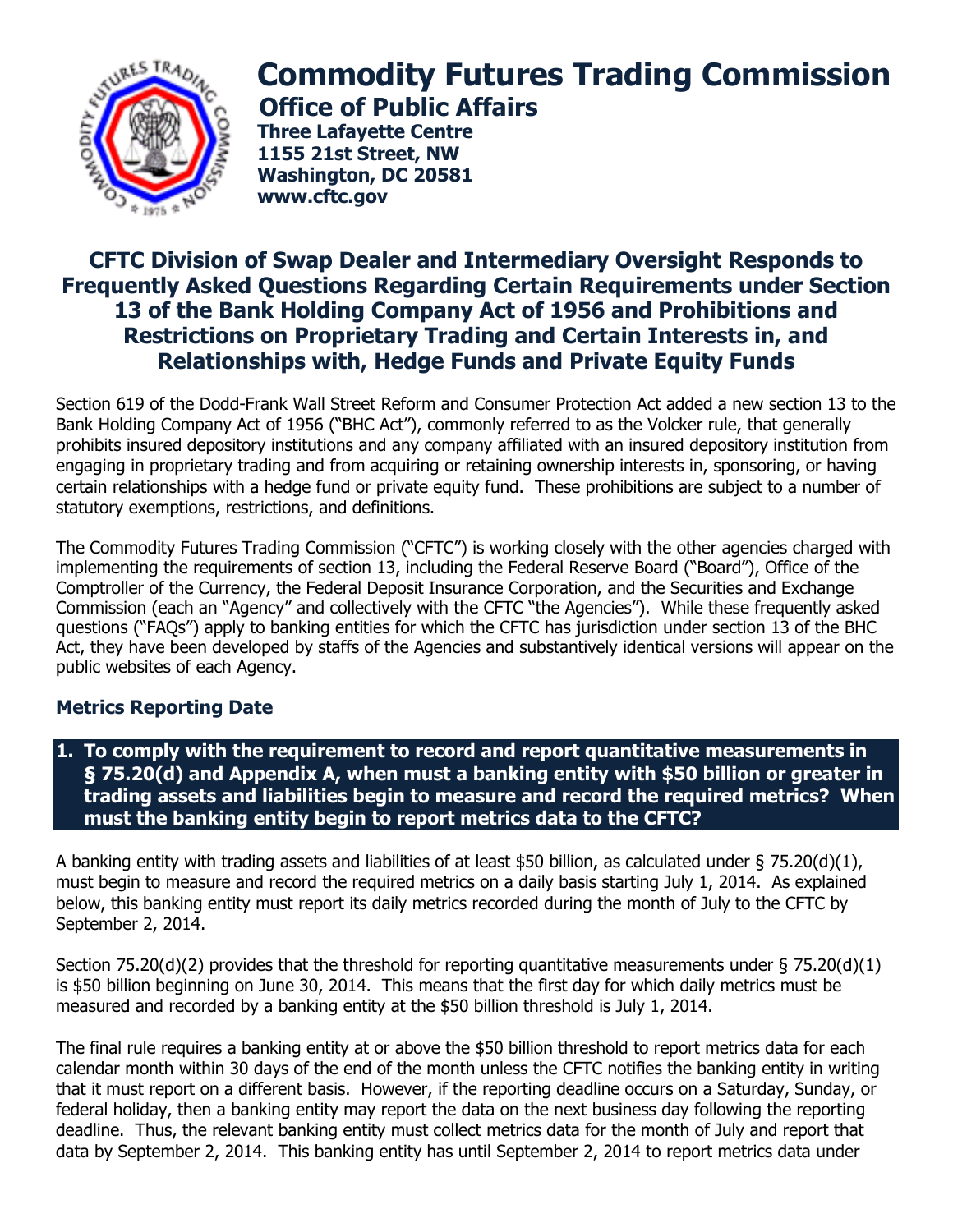these circumstances because August 30, 2014 (which is 30 days after July 31, 2014) is a Saturday, and the following Monday on September 1, 2014 is a federal holiday. Beginning with information for the month of January 2015, the final rule requires this banking entity to report metrics data within 10 days of the end of each calendar month, unless the CFTC notifies the banking entity in writing that it must report on a different basis.

Certain of the required metrics have a calculation period of 30 days, 60 days, and 90 days. For these measurements, the initial metrics report for the month of July may provide data for only a 30 day calculation period. Likewise, the metrics report due by September 30, 2014 may provide data for only a 30 day and 60 day calculation period. Beginning with the report due October 30, 2014, metrics reports must include data for all required calculation periods.

## **Trading Desk**

#### **2. May a trading desk span multiple affiliated banking entities? If a trading desk spans multiple affiliated banking entities, to which Agency(ies) should a banking entity report metrics?**

The final rule defines trading desk to mean the smallest discrete unit of organization of a banking entity that purchases or sells financial instruments for the trading account of the banking entity or an affiliate thereof. As discussed in the preamble to the final rule, the Agencies expect that a trading desk would be managed and operated as an individual unit and should reflect the level at which the profit and loss of the traders is attributed. This approach allows more effective management of risks of trading activity by requiring the establishment of limits, management oversight, and accountability at the level where the trading activity occurs. It also allows banking entities to tailor the limits and procedures to the type of instruments traded and markets served by each trading desk.

The definition of "trading desk" specifically recognizes that the desk may buy or sell financial instruments "for the trading account of a banking entity or an affiliate thereof." The preamble to the final rule explains that a trading desk may span more than one legal entity and thus employees may be working on behalf of multiple affiliated legal entities. Additionally, trades and positions managed by the desk may be booked in different affiliated entities. The rules require that if a single trading desk books positions in different affiliated legal entities, it must have records that identify all positions included in the trading desk's financial exposure and the legal entities where such positions are held.

Appendix A to the final rule provides that a banking entity with significant trading assets and liabilities must furnish periodic reports to the Agencies regarding a variety of quantitative measurements of their covered trading activities. If a trading desk spans multiple legal entities, it must report quantitative measurements to each of the agencies with jurisdiction under section 13 of the BHC Act over any of the entities. For a trading desk that spans multiple affiliated banking entities, the quantitative measurements of Appendix A should be calculated at the level of the entire desk; calculations do not need to be performed separately for each subset of positions booked at the various banking entities that compose the trading desk. As indicated above, this same set of desk-wide measurements should be reported to each Agency that has authority under section 13 of the BHC Act over any of the affiliated entities that compose the trading desk so that the Agency may understand the context of the trading activity and discharge its responsibility for the legal entity that the Agency supervises or regulates.

#### **Conformance Period**

**3. How do the requirements of section 13 of the BHC Act and the final rule apply to a banking entity during the conformance period? For instance, must a banking entity** 

Commodity Futures Trading Commission ♦ Office of Public Affairs ♦ 202-418-5080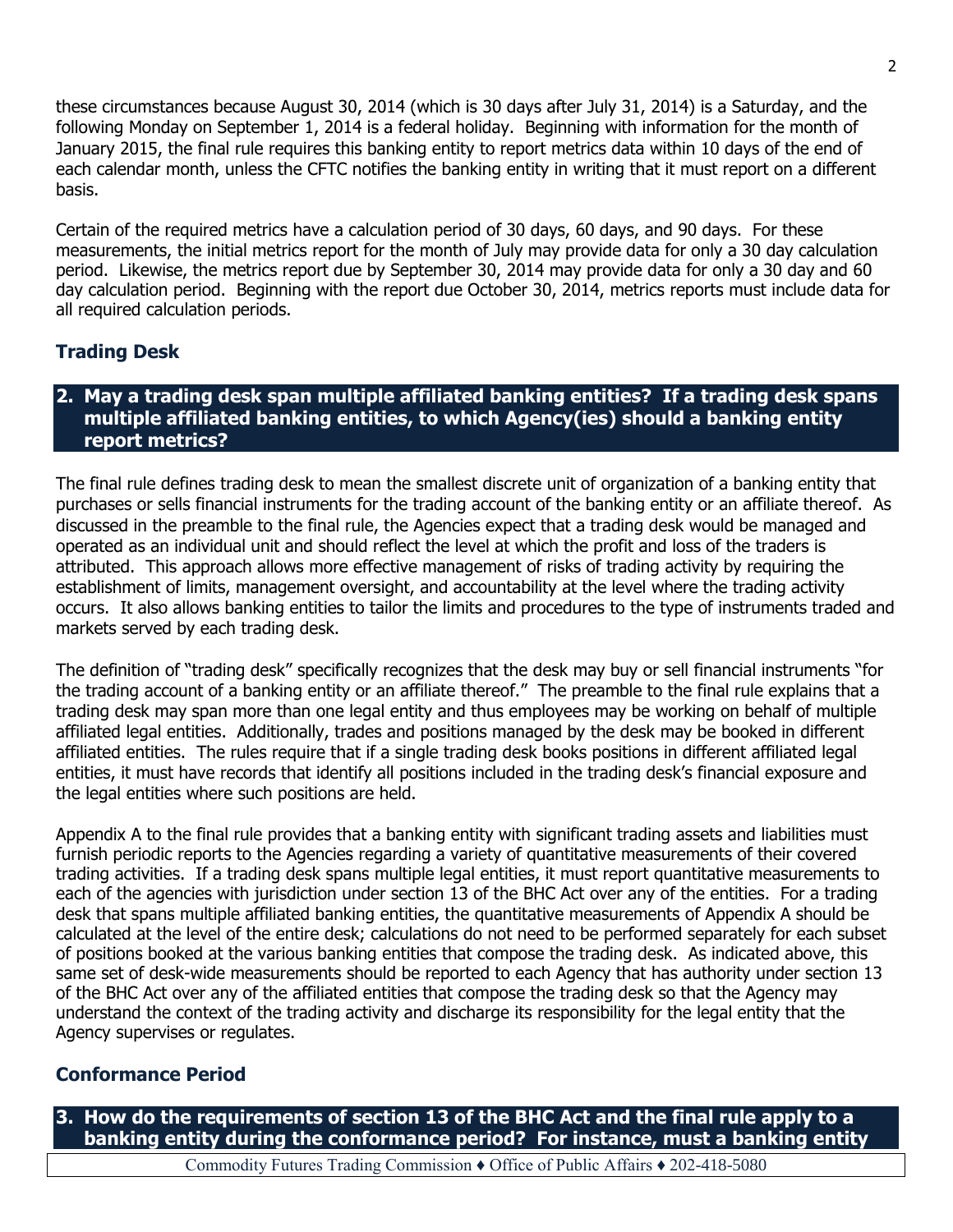#### **deduct its investment in a covered fund from its tier 1 capital prior to the end of the conformance period?**

The Board extended the statute's conformance period until July 21, 2015 ("Board Conformance Order").<sup>1</sup> The Board also has issued a statement of policy in which the Board clarified the activities and investments that are permissible during the conformance period. $2^2$ 

As explained in the Board Conformance Order, a banking entity must conform all of its proprietary trading activities and covered fund activities and investments to the prohibitions and requirements of section 13 and the final rule by no later than the end of the conformance period. During the conformance period, a banking entity is expected to engage in good-faith efforts, appropriate for its activities and investments that will result in the conformance of all of its activities and investments to the requirements of section 13 and the final rule no later than the end of the conformance period. Good-faith efforts include evaluating the extent to which the banking entity is engaged in activities and investments that are covered by section 13 and the final rule, as well as developing and implementing a conformance plan that is appropriately specific about how the banking entity will fully conform all of its covered activities and investments by the end of the conformance period. In addition, under the Board Conformance Order, banking entities that have stand-alone proprietary trading operations are expected to promptly terminate or divest those operations. Moreover, banking entities should not expand activities and make investments during the conformance period with the expectation that additional time to conform those activities or investments will be granted.

As an example of how the conformance period works in practice, section  $13(d)(4)$  of the BHC Act and § 75.12(d) of the final rule require a banking entity to deduct from the banking entity's tier 1 capital, as determined under § 75.12(c)(2) of the final rule, its permitted investments in all covered funds. A banking entity would not be required to make this deduction until the end of the conformance period, which is currently July 21, 2015. As noted above, a banking entity is expected to engage in good faith efforts during the conformance period so that it can comply with this requirement no later than the end of the conformance period. Notably, as specified in the final rule, certain metrics reporting requirements will be in place before the end of the conformance period for banking entities with \$50 billion or greater in trading assets and liabilities.

#### **Loan Securitization Servicing Assets**

#### **4. Are the "rights or other assets" described in § 75.10(c)(8)(i)(B) ("servicing assets") limited to "permitted securities," or can other assets be servicing assets for purposes of the loan securitization exclusion?**

The exclusion from the definition of covered fund for loan securitizations provides that, in addition to loans, a loan securitization may hold rights or other assets designed to assure the servicing or timely distribution of proceeds to holders of such securities and rights or other assets that are related or incidental to purchasing or otherwise acquiring and holding the loans, provided that each asset meets the requirements of §  $75.10(c)(8)$ (iii) of the final rule.

Under the final rule, servicing assets may be any type of asset. However, any servicing asset that is a security must be a permitted security under § 75.10(c)(8)(iii). Permitted securities under this section include cash equivalents and securities received in lieu of debts previously contracted as set forth in § 75.10(c)(8)(iii). The

 $\overline{a}$ 

<sup>1</sup> See Board Order Approving Extension of Conformance Period, available at

http://www.federalreserve.gov/newsevents/press/bcreg/bcreg20131210b1.pdf.

<sup>&</sup>lt;sup>2</sup> See Statement of Policy Regarding the Conformance Period for Entities Engaged in Proprietary Trading or Private Equity Fund and Hedge Fund Activities, 77 Fed. Reg. 33,949 (June 8, 2012).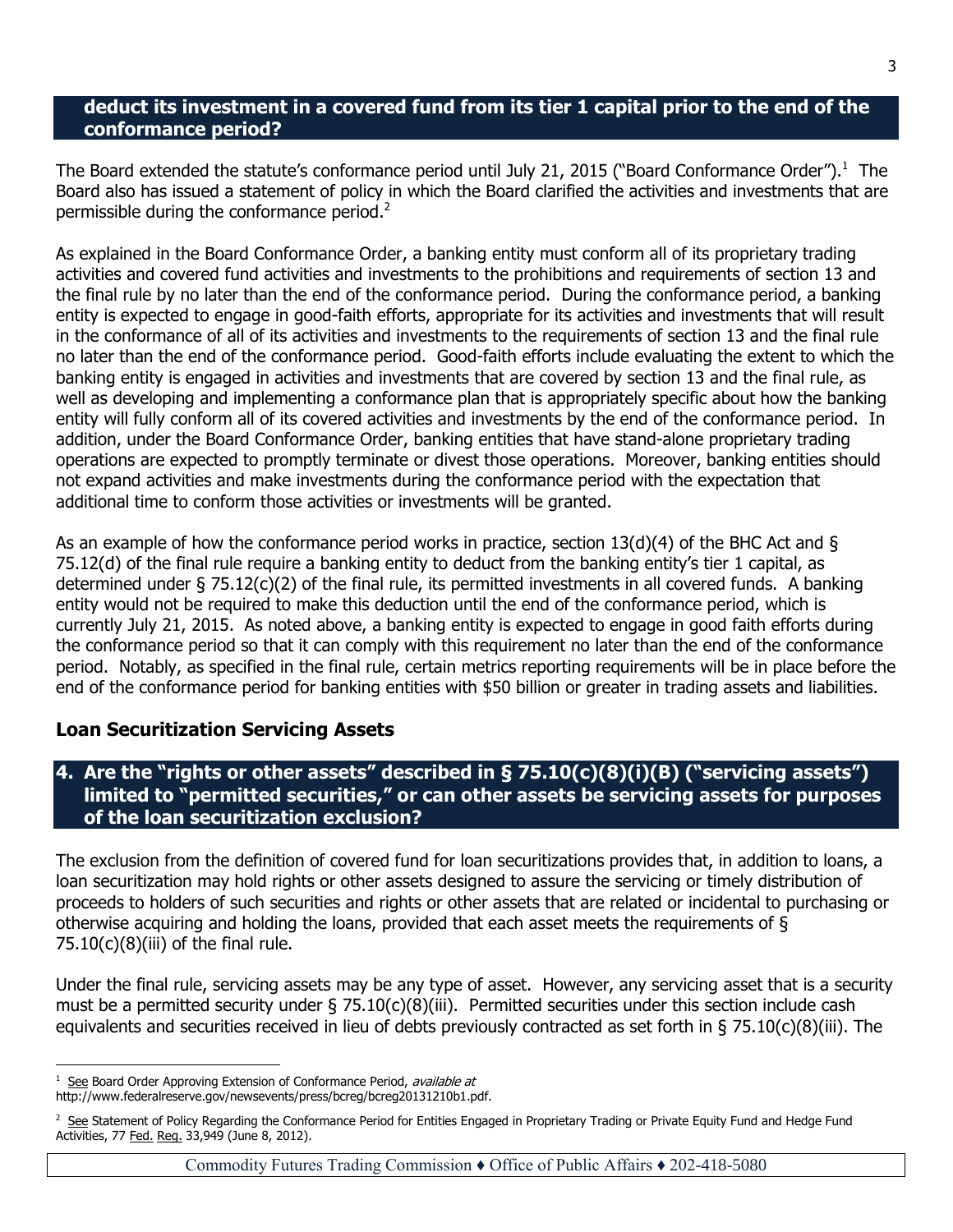preamble to the final rule provides additional detail on the meaning of cash equivalents, noting that the Agencies interpret "cash equivalents" to mean high quality, highly liquid short term investments whose maturity corresponds to the securitization's expected or potential need for funds and whose currency corresponds to either the underlying loans or the asset-backed securities.

## **Foreign Public Fund Seeding Vehicles**

#### **5. The final rule excludes from the definition of covered fund a registered investment company and business development company, including an entity that is formed and operated pursuant to a written plan to become one of these entities. Would an entity that is formed and operated pursuant to a written plan to become a foreign public fund receive the same treatment?**

Section 75.10(c)(12) of the final rule explicitly excludes an issuer that is registered as an investment company under section 8 of the Investment Company Act of 1940 (15 U.S.C. 80a-8), or that is formed and operated pursuant to a written plan to become a registered investment company ("RIC") in accordance with the banking entity's compliance program as described in § 75.20(e)(3), and that complies with the requirements of section 18 of the Investment Company Act (15 U.S.C. 80a-18).<sup>3</sup> Section 75.10(c)(1) of the final rule also excludes from the definition of covered fund a foreign public fund that is an issuer that is organized or established outside of the United States; is authorized to offer and sell ownership interests to retail investors in the issuer's home jurisdiction; and sells ownership interests predominantly through one or more public offerings outside of the United States. Foreign public funds that meet these qualifications are therefore treated the same as RICs for purposes of the definition of "covered fund" under the final rule. Although the final rule excludes from the definition of covered fund certain seeding vehicles that will become RICs, as discussed above, the final rule does not address a seeding vehicle that will become a foreign public fund.

Staffs of the Agencies believe that, with respect to determining whether an entity is a covered fund, it would be appropriate that an issuer that will become an excluded foreign public fund be treated during its seeding period the same as an issuer that will become an excluded RIC. Accordingly, staffs of the Agencies do not intend to advise the Agencies to treat as a covered fund under the final rule an issuer that is formed and operated pursuant to a written plan to become a qualifying foreign public fund. Any written plan would be expected to document the banking entity's determination that the seeding vehicle will become a foreign public fund, the period of time during which the vehicle will operate as a seeding vehicle, the banking entity's plan to market the vehicle to third-party investors and convert it into a foreign public fund within the time period specified in § 75.12(a)(2)(i)(B) of subpart C, and the banking entity's plan to operate the seeding vehicle in a manner consistent with the investment strategy, including leverage, of the issuer upon becoming a foreign public fund. For purposes of the definition of covered fund, this would treat an issuer that becomes a qualifying foreign public fund the same as an issuer that becomes a RIC during the seeding period for the fund.

## **Namesharing Prohibition**

 $\overline{a}$ 

**6. Section 75.11 of the final rule provides that a banking entity may acquire and retain an ownership interest in a covered fund that the banking entity organizes and offers, subject to a number of conditions. Among other things, these conditions require that the covered fund, for corporate, marketing, promotional or other purposes does not** 

 $3$  The final rule also explicitly excludes an issuer that has elected to be regulated as a business development company ("BDC") pursuant to section 54(a) of that Act (15 U.S.C. 80a-53) and has not withdrawn its election, or that is formed and operated pursuant to a written plan to become a BDC as described in § 75.20(e)(3) and that complies with the requirements of section 61 of the Investment Company Act of 1940 (15 U.S.C. 80a-60).